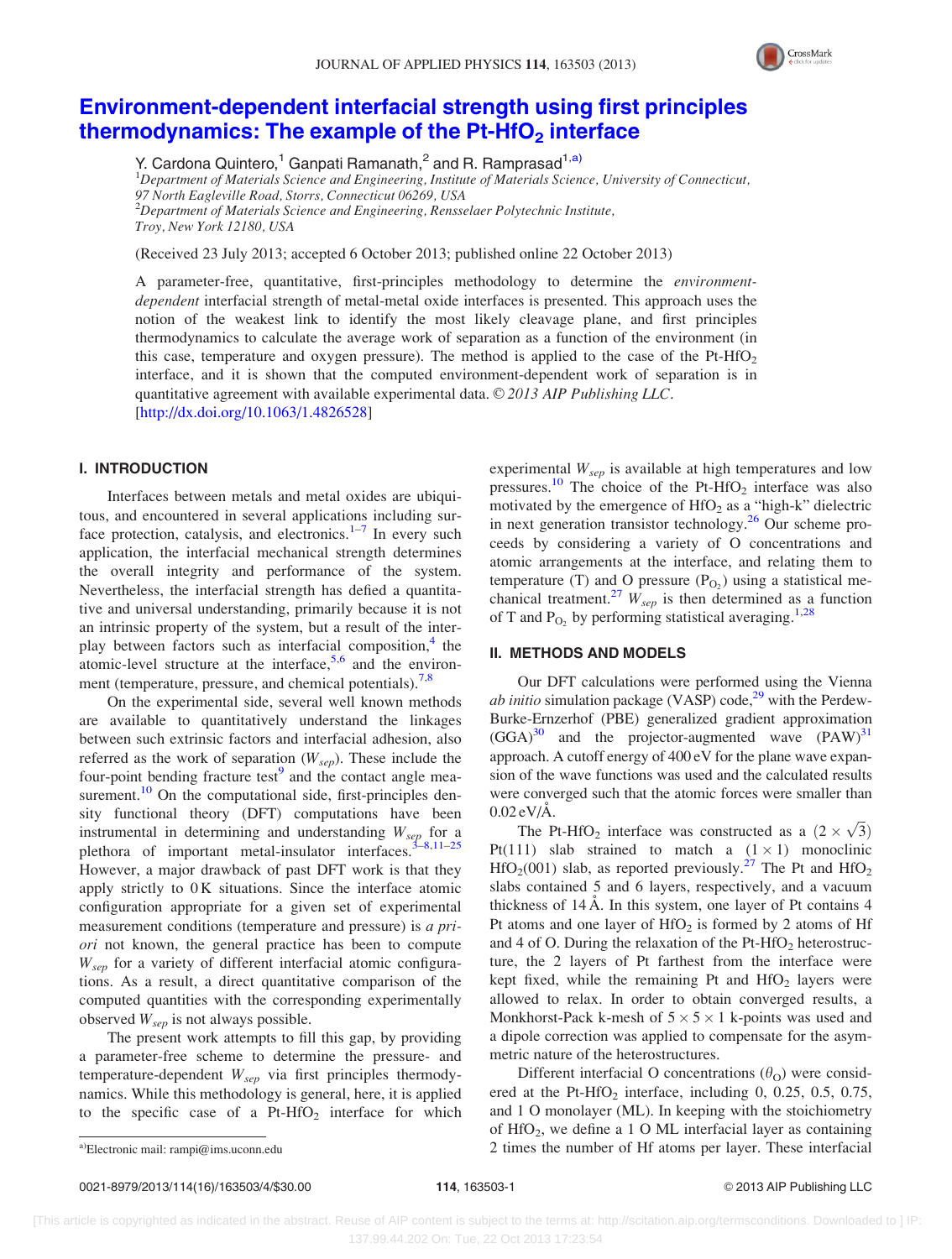O concentrations were selected considering the stability at the expected processing or experimental measurement conditions as suggested by the  $Pt-HfO<sub>2</sub>$  phase diagram computed previously using first principles thermodynamics. $27$ Additionally, the HfO<sub>2</sub> free surface was passivated with  $0.5$ O ML, as this leads to a fully passivated free surface.<sup>[32](#page-3-0)</sup>

#### III. RESULTS AND DISCUSSION

## A. The "virtual" tensile test approach

We begin our analysis with the Pt-HfO<sub>2</sub> system for  $\theta_{\Omega}$  = 0.5 O ML, which corresponds to a nominally fully passivated  $HfO<sub>2</sub>$  portion at the interface. Fig.  $1(a)$  shows the Pt-HfO<sub>2</sub>  $0.5$  O ML heterostructure subjected to a "virtual" tensile test. During this process, the external layers (3 of Pt and 4 of  $HfO<sub>2</sub>$ ) were fixed to the relaxed Pt-HfO<sub>2</sub> geometry during successive extensions of  $0.02 \text{ Å}$ , while the middle layers were allowed to relax, as shown in Fig.  $1(a)$ . The evolution of the stress with increasing displacement, along with the geometries of the Pt-HfO<sub>2</sub> structures corresponding to different points of the stress-displacement curve are displayed in Fig.  $1(b)$ . The stress was computed from the first derivative of the DFT total energy with respect to the displacement (divided by the interfacial area).

The maximum point in the curve represents the maximum strength of the heterostructure with a value of 5.9 GPa at a 6.4% strain. This point corresponds to the onset of interfacial bond breakage. At a strain of 7.4%, all the bonds at the interface are significantly long and the stress presents a value very close to the maximum. After this point, the stress decreases monotonically. The separated portions of the Pt- $HfO<sub>2</sub> 0.5 O ML heterostructure is composed of pure Pt and$ HfO2 slabs, the latter fully passivated on both sides. The  $W<sub>sep</sub>$  of this structure, obtained from the integral under the stress-strain curve method described above, has a value of  $0.43$  J/m<sup>2</sup>.

## B. The "weakest link" approach

The virtual tensile test is a common intuitive theoretical method used to determine the  $W_{sep}$  of metal-metal oxide heterostructures.<sup>[5,33,34](#page-3-0)</sup> However, determination of  $W_{sep}$ through such a procedure can be computationally expensive. An alternative, less expensive, and equally accurate method involves the computation of  $W_{sep}$  for various choices of cleavage planes across a given heterostructure, and identifying the smallest  $W_{sep}$  value. This "weakest link" approach has been used widely as well,<sup>[5,14](#page-3-0)</sup> and is used here in the determination of the  $W_{sep}$  for all the Pt-HfO<sub>2</sub> interfaces considered (including the  $\theta_{\rm O} = 0.5$  O ML case discussed above).

Fig. [2](#page-2-0) shows the  $W_{sep}$  of all the Pt-HfO<sub>2</sub> heterostructures considered, obtained from the "weakest link" approach. The  $W<sub>sep</sub>$  values are displayed for various cleavage planes for each of the five  $\theta_0$  cases considered (0, 0.25, 0.5, 0.75, and 1 O ML), with  $W_{sep}(\theta_0)$  defined as

$$
W_{sep}(\theta_{\rm O}) = \frac{E_{\rm Pt} + E_{\rm HfO_2} - E_{\rm Pt:\theta_{\rm O}:HfO_2}}{A},\tag{1}
$$

where  $E_{\text{Pt}}$ ,  $E_{\text{HfO}_2}$ , and  $E_{\text{Pt}:\theta_0:\text{HfO}_2}$  are the energies of the clean Pt slab, the HfO<sub>2</sub> slab and the Pt-HfO<sub>2</sub> system containing  $\theta_{\text{O}}$ O ML at the interface, respectively, and A is the interfacial surface area of the Pt-HfO<sub>2</sub> system. We note that Eq.  $(1)$  can also be expressed as

$$
W_{sep}(\theta_{\rm O}) = \sigma_{\rm Pt} + \sigma_{\rm HfO_2} - \gamma_{\theta_{\rm O}},\tag{2}
$$

where  $\sigma_{Pt}$  and  $\sigma_{HfO_2}$  are the surface energies of the corresponding Pt and HfO<sub>2</sub> surfaces, respectively, and  $\gamma_{\theta_0}$  is the Pt-HfO<sub>2</sub> interfacial energy (defined explicitly below in Eq. [\(3\)\)](#page-2-0). The surface energies were not explicitly evaluated in this work. This was not necessary, as the work of separation could be computed using just the DFT total energies as prescribed by Eq. (1).

First, we consider the  $\theta_{\Omega} = 0.5$  O ML case (the same structure studied in the tensile test above). As we can conclude from Fig. [2](#page-2-0), the weakest cleavage plane for this case is the one that leads to a pure Pt slab and a stoichiometric, fully passivated HfO<sub>2</sub> slab (with a  $W_{sep} = 0.39 \text{ J/m}^2$ ). These observations are in close agreement with the virtual tensile test results, indicating that cleavage is favored along a plane that leads to a fully passivated  $HfO<sub>2</sub>$  surface. The latter notion



FIG. 1. (a)  $Pt-HfO<sub>2</sub>$  heterostructure containing half a monolayer of O at the interface ( $\theta$  = 0.5 ML) subjected to a tensile test. The fixed and relaxed layers are indicated. (b) Stress-displacement curve of the same Pt-HfO<sub>2</sub> heterostructure. The evolution of the geometry at different values of the strain is indicated as insets. The shaded area corresponds to  $W_{sep}$ .

 <sup>[</sup>This article is copyrighted as indicated in the abstract. Reuse of AIP content is subject to the terms at: http://scitation.aip.org/termsconditions. Downloaded to ] IP: 137.99.44.202 On: Tue, 22 Oct 2013 17:23:54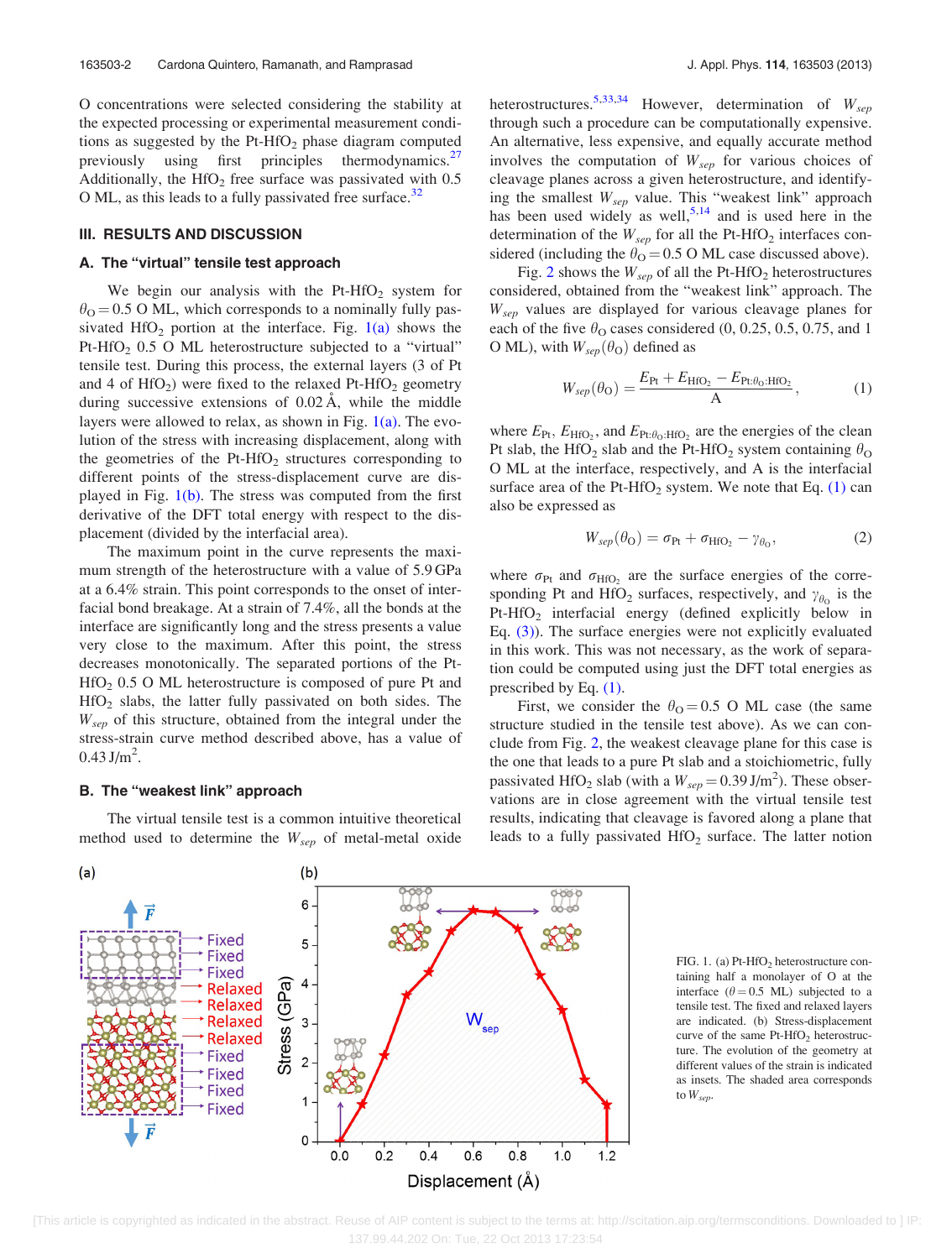<span id="page-2-0"></span>

FIG. 2. Work of separation  $(W_{sen})$  in  $J/m^2$  of Pt-HfO<sub>2</sub> heterostructures for different interfacial O coverages. The dotted lines denote the cleavage planes. Silver, green, and red atoms correspond to Pt, Hf, and O, respectively.

persists as we move on to interfaces containing a higher  $\theta_{\Omega}$ , namely, the  $0.75$  O ML and 1 O ML Pt-HfO<sub>2</sub> heterostructures. In these cases, as can be seen from Fig. 2, the most favored cleavage planes lead to a fully passivated  $HfO<sub>2</sub>$  surface (containing  $\theta_{\rm O}$  = 0.5 O ML), and the remaining O atoms remain with the cleaved Pt slab.  $W_{sep}$  values of 0.91 and 0.45 J/m<sup>2</sup> are obtained for these "O-rich" interfaces, somewhat higher than the stoichiometric  $0.5$  O ML Pt-HfO<sub>2</sub> heterostructures. Moving on to the "O-poor"  $Pt-HfO<sub>2</sub>$  interfaces, corresponding to  $\theta_{\rm O}$  = 0 and 0.25 O ML, the cleavage is preferred such that a pure Pt slab and a sub-stoichimetric  $HfO<sub>2</sub>$  slabs with Pt atoms in the surface result. The O-poor interfaces are indeed the strongest ones (with  $W_{sep}$  values of 1.43 and 1.34 J/m<sup>2</sup>, respectively), leading to what may perhaps be a general notion as anticipated before, $25$  namely, that O deficiency at a metal-oxide interface may result in high interfacial strength.

Interestingly, the  $W_{sep}$  values of all the 5 heterostructures considered are lower than that of the corresponding pure components. Cleaving a pure Pt system into two portions (leading to two exposed (111) surfaces) requires  $3.09 \text{ J/m}^2$ , and the corresponding value for HfO<sub>2</sub> (leading to two passivated (001) surfaces) requires  $2.65 \text{ J/m}^2$ , as shown in Fig. 2. Thus, the interfaces are the weakest links regardless of the interfacial O content. A previous DFT study calculated the  $W_{sep}$  of the Pt-HfO<sub>2</sub> heterostructure for the same O coverages studied here.<sup>[8](#page-3-0)</sup> However, only the interfacial plane of each heterostructure was considered.<sup>8</sup> The values and the tendency obtained here for  $W_{sep}$  are consistent with the ones reported in this past work.

## C. The environment-dependent  $W_{sep}$

The  $W_{sep}$  of the Pt-HfO<sub>2</sub> system has also been determined experimentally by the measurement of the contact angle,<sup>[10](#page-3-0)</sup> with the measured value being  $1.21 \text{ J/m}^2$  at a temperature of 2073 K and a pressure not higher than  $10^{-10}$  atm. The DFT computations described thus far indicate that  $W_{sep}$ of Pt-HfO<sub>2</sub> interfaces ranges between 0.39 and  $1.43 \text{ J/m}^2$ , depending on  $\theta_{\text{O}}$  at the interface. While the experimental  $W<sub>sep</sub>$  value is indeed bracketed by the corresponding computational estimates, it is desirable to make a more quantitative connection with experiments by taking into account the measurement conditions. A pathway to achieve this is via first principles thermodynamics, which proceeds by the prescription of the interface energy that explicitly depends on  $T$  and  $P_{\text{O}_2}$ .<sup>[1,27,28](#page-3-0)</sup>  $\gamma_{\theta_0}$  of the Pt-HfO<sub>2</sub> system at each  $\theta_{\text{O}}$  (defined relative to the interfacial energy at  $\theta_{\rm O}$  = 0.5 O ML) is given by

$$
\gamma_{\theta_0} = [E_{\text{Pt:}\theta_0:\text{HfO}_2} - E_{\text{Pt:0.5:HfO}_2} - (2\theta_0 - 1)\mu_{\text{O}_2}(T, P_{\text{O}_2})]/A, \tag{3}
$$

where  $\mu_{\text{O}_2}(T, P_{\text{O}_2})$  is the chemical potential of one O<sub>2</sub> molecule, which can be determined using thermochemical tables or using statistical mechanics, as described elsewhere.<sup>[1,27,28](#page-3-0)</sup> The T and  $P_{\text{O}_2}$  dependence of  $W_{sep}$  may then be established as follows. In the sense that a statistical distribution of  $W_{sep}$ values is expected for each  $(T, P<sub>O<sub>2</sub></sub>)$  conditions, the Pt-HfO<sub>2</sub> stack will display an average  $W_{sep}$  value (say,  $\bar{W}_{sep}$ )

$$
\bar{W}_{sep} = \sum W_{sep}(\theta_{\text{O}}) \times \frac{\exp\left(-\frac{\gamma_{\theta_{\text{O}}}(T, P)}{kT}\right)}{\sum \exp\left(-\frac{\gamma_{\theta_{\text{O}}}(T, P)}{kT}\right)}, \quad (4)
$$

where  $k$  is the Boltzmann constant. In the above equation, the lowest value of  $W_{sep}$  among all cleavage planes considered for each choice of  $\theta_{\rm O}$  was used as the  $W_{sep}(\theta_{\rm O})$ value.